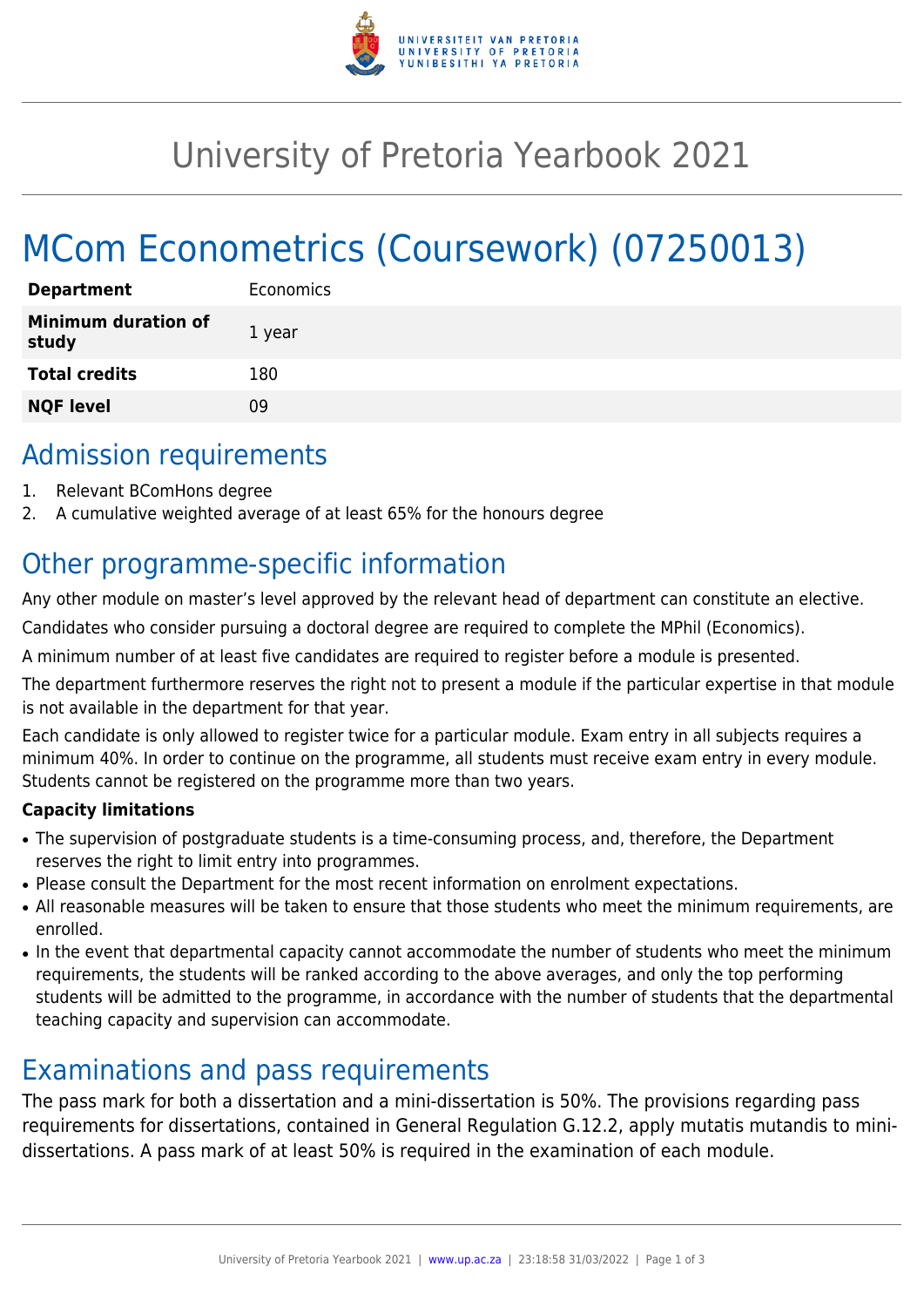

## Research information

The research component comprises the writing of a mini-dissertation. The postgraduate programme manager will appoint a supervisor, based on the mutual interests of the candidate and the supervisor. Once a supervisor agrees to work with a candidate, the candidate will continue to work under the guidance of his/her supervisor to complete the research and to develop and finalise a mini-dissertation according to departmental guidelines and regulations.

The dissertation contributes 67% towards the total requirements for the degree.

#### **Mini-dissertations, curricula and modules**

- 1. The degree programme requires that a mini-dissertation must be submitted.
- 2. Information on modules, credits and syllabi is available on the yearbook.
- 3. A module in Research Methodology is compulsory in the programme, although it is incorporated into the minidissertation mark. The Dean may, on the recommendation of the relevant head of department, waive the prerequisites.
- 4. The mini-dissertation should be written in consultation with the supervisor, and is to be submitted either by 30 November to graduate in April or May 31 to graduate in September. The mini-dissertation should be submitted to the postgraduate administrator in the department, with the approval of the supervisor. If the supervisor does not approve, the student should approach the postgraduate committee of the department. That committee will make a final recommendation on submission.

#### **Article for publication**

There is no expectation that an article be published from the research conducted in the mini-dissertation.